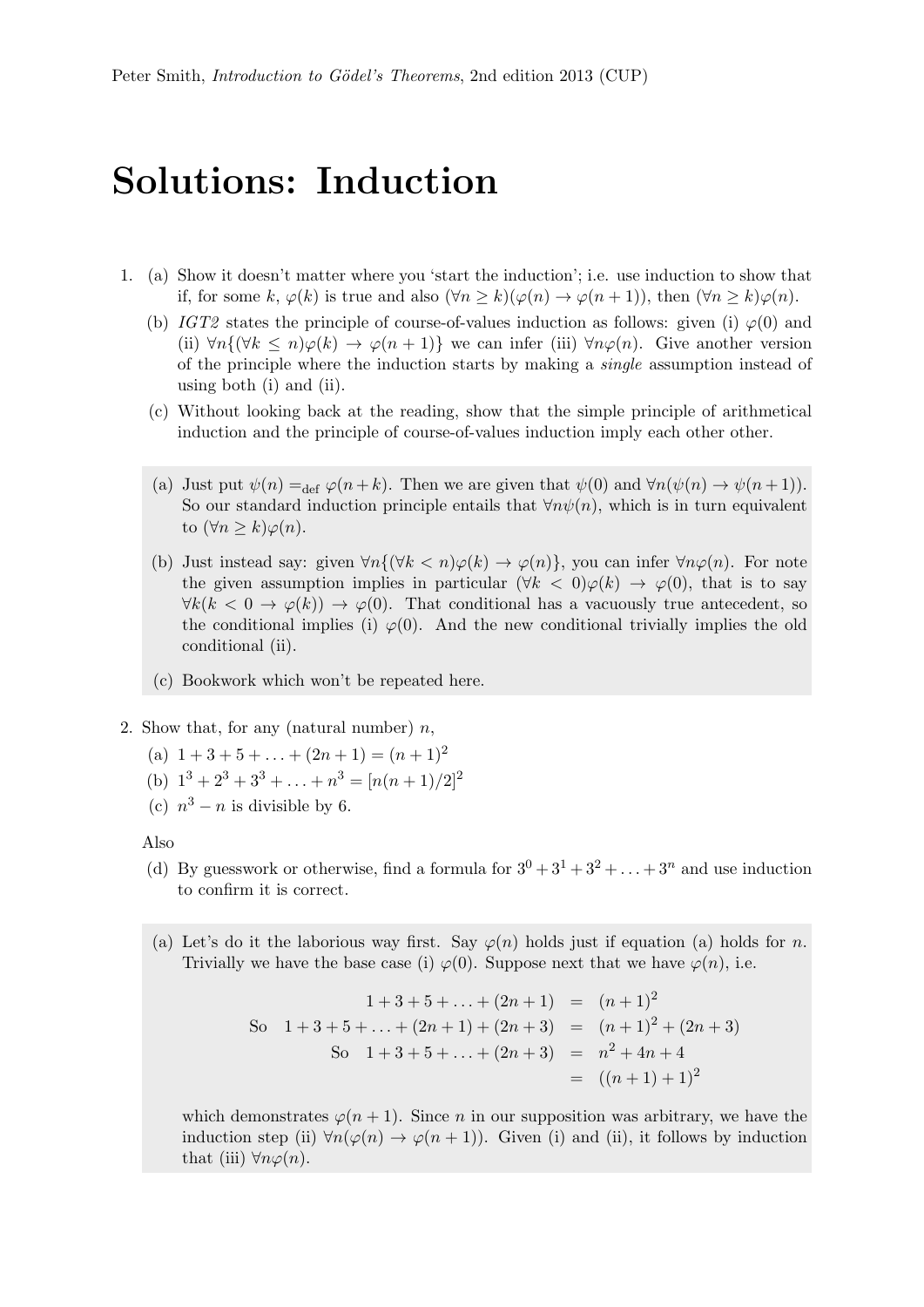That was a bit tedious but it works. But you should have spotted that there is much cuter proof which doesn't appeal to induction. For note that, summing vertically term by term,

$$
\begin{bmatrix}\n1 & + & 3 & + & 5 & + & \dots & +(2n-3) + (2n-1) + (2n+1) \\
+ & [(2n+1) + (2n-1) + (2n-3) + & \dots & + & 5 & + & 3 & + & 1\n\end{bmatrix}
$$
\n
$$
= (2n+2) + (2n+2) + (2n+2) + \dots + (2n+2) + (2n+2) + (2n+2)
$$

So twice the desired sum is  $2(n + 1)$  summed  $(n + 1)$  times, i.e. is  $2(n + 1)^2$ .

(b) This time, say  $\varphi(n)$  holds just if equation (b) holds for n. Trivially again (i)  $\varphi(0)$ . Suppose next that we have  $\varphi(n)$ , i.e.

$$
1^3 + 2^3 + 3^3 + \dots + n^3 = [n(n+1)/2]^2
$$
  
So  $1^3 + 2^3 + 3^3 + \dots + n^3 + (n+1)^3 = [n(n+1)/2]^2 + (n+1)^3$   
and rearranging on the right gives  $= [(n+1)(n+2)/2]^2$ 

which demonstrates  $\varphi(n+1)$ . That gives us the induction step (ii)  $\forall n(\varphi(n) \rightarrow$  $\varphi(n+1)$ ). Hence again it follows by induction that (iii)  $\forall n\varphi(n)$ .

(c) We can again crank the handle and use induction. Suppose for some  $n, n^3 - n$  is divisible by 6. Now consider  $(n + 1)^3 - (n + 1)$ , i.e.  $n^3 + 3n^2 + 2n$ , which is  $n^3 - n$ plus  $3n(n+1)$ . Which is a number divisible by 6, by hypothesis, plus another number divisible by 6 (since the second term has 3 as a factor, and also one of n and  $(n + 1)$ ) is even). So that sum, and hence  $(n+1)^3 - (n+1)$ , is indeed divisible by six. Which gives us the induction step for a routine inductive argument that  $n^3 - n$  is always divisible by 6.

Hands up, though, those who didn't immediate remark that we don't need to appeal to induction, because  $n^3 - n = (n-1)n(n+1)$ . And given three consecutive numbers, at least one must be even and divisible by 2, and exactly one will be divisible by 3, so their product must be divisible by 6.

(d) You could have used guesswork. Or you could put  $3^0 + 3^1 + 3^2 + \ldots + 3^n = S(n)$ , and then noted that  $1 + 3(3^0 + 3^1 + 3^2 + \ldots + 3^n) = (3^0 + 3^1 + 3^2 + \ldots + 3^n) + 3^{(n+1)}$ , that is to say  $1 + 3S(n) = S(n) + 3^{(n+1)}$ , so  $S(n) = (3^{(n+1)} - 1)/2$ .

If we want to confirm this by induction, note that trivially  $S(0) = (3^{(0+1)} - 1)/2$ . And suppose now that  $S(n) = (3^{(n+1)} - 1)/2$ . Then

$$
S(n+1) = (3^{(n+1)} - 1)/2 + 3^{n+1}
$$
  
= (3.3<sup>(n+1)</sup> - 1)/2  
= (3<sup>(n+2)</sup> - 1)/2

So the equation for the sum holds for  $n = 0$ , and if it holds for n it holds for  $n + 1$ . Hence by induction it always holds.

- 3. The Fibonacci numbers  $F_k$  are defined by:  $F_0 = 0$ ,  $F_1 = 1$ , and if  $k > 1$ ,  $F_k = F_{k-1} + F_{k-2}$ . Write down the first few Fibonacci numbers, and then show that, for any  $n$ ,
	- (a)  $F_0 + F_1 + F_2 + \ldots + F_n = F_{n+2} 1$
	- (b)  $F_0^2 + F_1^2 + F_2^2 + \ldots + F_n^2 = F_n F_{n+1}$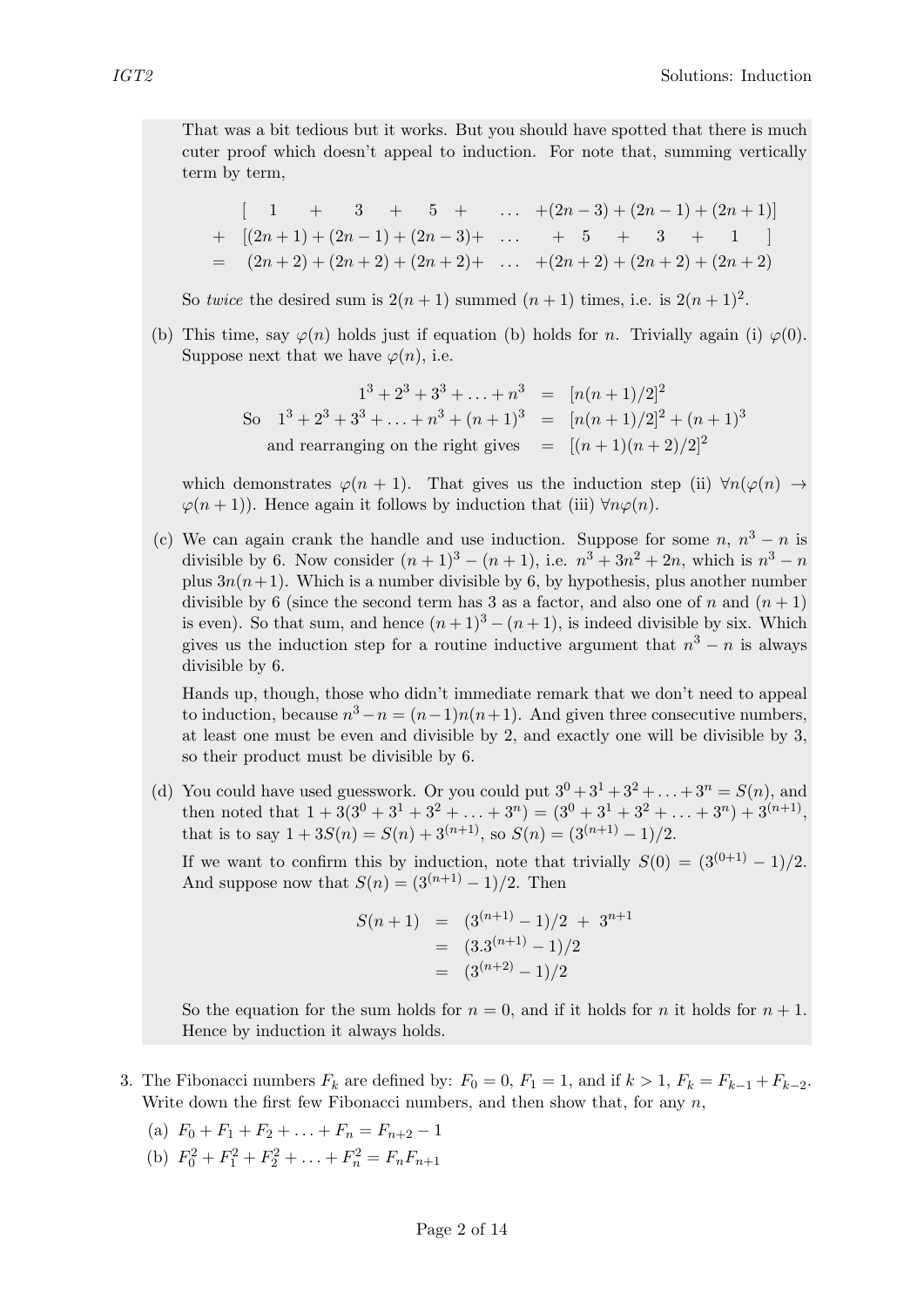(c)  $F_{n-1}F_{n+1} = F_n^2 + (-1)^n$ 

The first few Fibonacci numbers are, of course,

 $0, 1, 1, 2, 3, 5, 8, 13, 21, 34, 55, 89, 144, 233, 377, 610, 987, \ldots$ 

(a) The base case is trivial. So suppose the displayed equation holds for some  $n$ . Then,

$$
F_0 + F_1 + F_2 + \ldots + F_n + F_{n+1} = F_{n+2} - 1 + F_{n+1}
$$
  
=  $F_{n+3} - 1$ 

So the supposition that the given equation (a) holds for  $n$  immediately implies that it holds for  $n + 1$ , so by induction it always holds.

Or for fun, though not so quickly, we can do this without induction. For brevity, put  $S(n) = F_0 + F_1 + F_2 + \ldots + F_n$ , then note

$$
2S(n) = F_0 + (F_0 + F_1) + (F_1 + F_2) + \dots + (F_{n-2} + F_{n-1}) + (F_{n-1} + F_n) + F_n
$$
  
=  $F_0 + F_2 + F_3 + \dots + F_n + F_{n+1} + F_n$   
=  $(S(n) - F_1) + (F_{n+1} + F_n)$   
=  $S(n) - 1 + F_{n+2}$   
So  $S(n) = F_{n+2} - 1$ 

(b) This example is similar. So the base case is trivial. Suppose the displayed equation holds for some  $n$ . Then

$$
F_0^2 + F_1^2 + F_2^2 + \dots + F_n^2 + F_{n+1}^2 = F_n F_{n+1} + F_{n+1}^2
$$
  
=  $F_{n+1}(F_n + F_{n+1})$   
=  $F_{n+1} F_{n+2}$ 

So the given equation (b) holds for  $n+1$  too, and off we go again on another argument by induction.

This time too we can avoid arguing by induction, if we recall that  $F_k = F_{k+1} - F_{k-1}$ . So

$$
F_0^2 + F_1^2 + \ldots + F_n^2 = F_0^2 + F_1(F_2 - F_0) + F_2(F_3 - F_1) + \ldots + F_n(F_{n+1} - F_{n-1})
$$
  
=  $F_n F_{n+1}$  by cancelling terms

(c) Once again the base case is trivial. So suppose the displayed equation holds for some n. Then

$$
F_n F_{n+2} = F_n (F_n + F_{n+1})
$$
  
=  $F_n^2 + F_n F_{n+1}$   
=  $(F_{n-1} F_{n+1} - (-1)^n) + F_n F_{n+1}$   
=  $(F_{n-1} + F_n) F_{n+1} + (-1)^{n+1}$   
=  $F_{n+1}^2 + (-1)^{n+1}$ 

So again, the supposition that the equation  $(c)$  holds for n implies that it holds for  $n + 1$ , so by induction it always holds.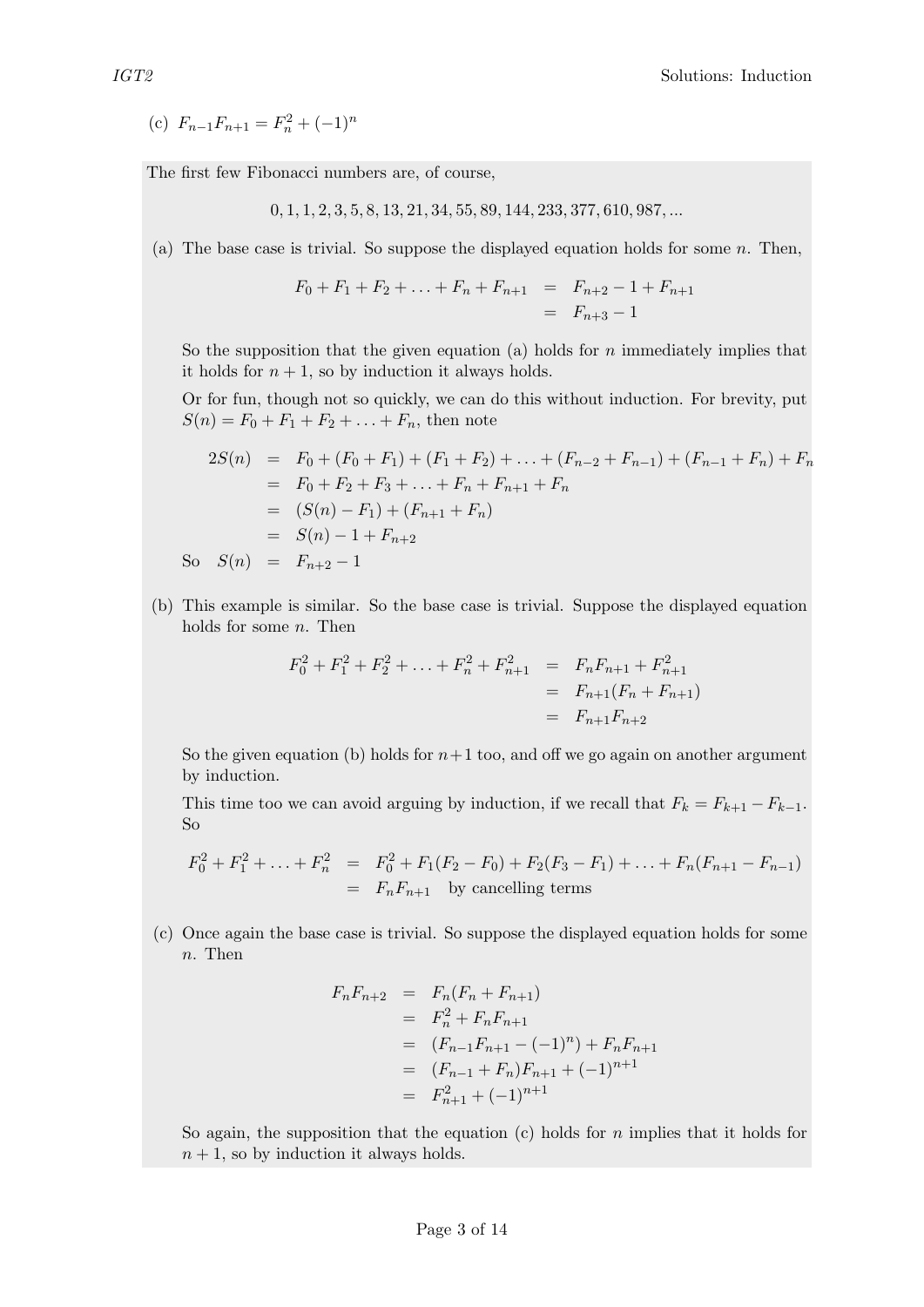- 4. (The Towers of Hanoi: see picture at <http://bit.ly/1c4QSUf>.) Suppose you have three posts and a stack of  $n$  different sized disks, initially placed on one post with the largest disk on the bottom and with each disk above it smaller than the disk below. You are to move the disks so they end up all on another post, again in decreasing order of size with the largest disk on the bottom. The only moves you are allowed involve taking the top disk from one post and moving it so that it becomes the top disk on another post, without being put on a smaller disk.
	- (a) Show that for any  $n$  there must be a sequence of moves that does indeed end with all the disks on a post different from the original one in the desired configuration.
	- (b) How many moves are required given an initial stack of n disks in the sequence of moves revealed by your answer to the previous question?
	- (a) We proceed by induction (what else?). The base case, with with only one disk to play with, is trivial: move it to another post and you are done.

Suppose then that it is possible to move  $n$  disks to another post, according to the rules. Then if you instead start with  $n + 1$  disks, leave the bottom, largest, disk untouched and play with the top  $n$  disks. By assumption we can now move these top  $n$  disks to a different post (for the post with the largest disk kept on it is still always usable, because that any other disk can be placed on it). Then you move the so-far-untouched largest disk to the remaining empty post. Now keep that disk fixed, but off you go again, moving the n remaining disks so that they end up on top of the largest disk.

We have shown, then, that we can legally move one disk, and that if we can legally move *n* disks we can legally move  $n+1$  disks. Hence we can legally move any number of disks.

(b) The described method requires  $2^n - 1$  steps to move n disks. That's trivial for the case  $n = 1$ . Suppose it is true for some n that it takes  $2<sup>n</sup> - 1$  steps to move n disks. Then on our method, to move  $n + 1$  disks, we will need  $2<sup>n</sup> - 1$  steps to move the top n disks to an empty post, 1 step to shift the largest disk, and then another  $2<sup>n</sup> - 1$ steps to move the top n disks again. That sums to  $2^{n+1} - 1$  steps. So by induction, the claim that it always takes  $2<sup>n</sup> - 1$  steps follows.

Bonus question: Is that the fastest solution?

Note now the answers given to the remaining questions are quite verbose, and no doubt more than you need to have given. But I've amplified a little where this seems interesting/useful.

- 5. Use some form of arithmetical induction to show that
	- (a) Every wff of your favourite system for the propositional calculus is balanced, i.e. has the same number of left and right parentheses. (We'll assume that you aren't using a Polish bracket-free notation!)
	- (b) No proper initial part of a wff (i.e. initial part shorter than the whole wff itself) is itself a wff. [Hint: Assume the desired result holds for wffs with up to  $n$  connectives, and then consider whether there could be counterexamples when dealing with a wff with  $n+1$  connectives.

Conclude that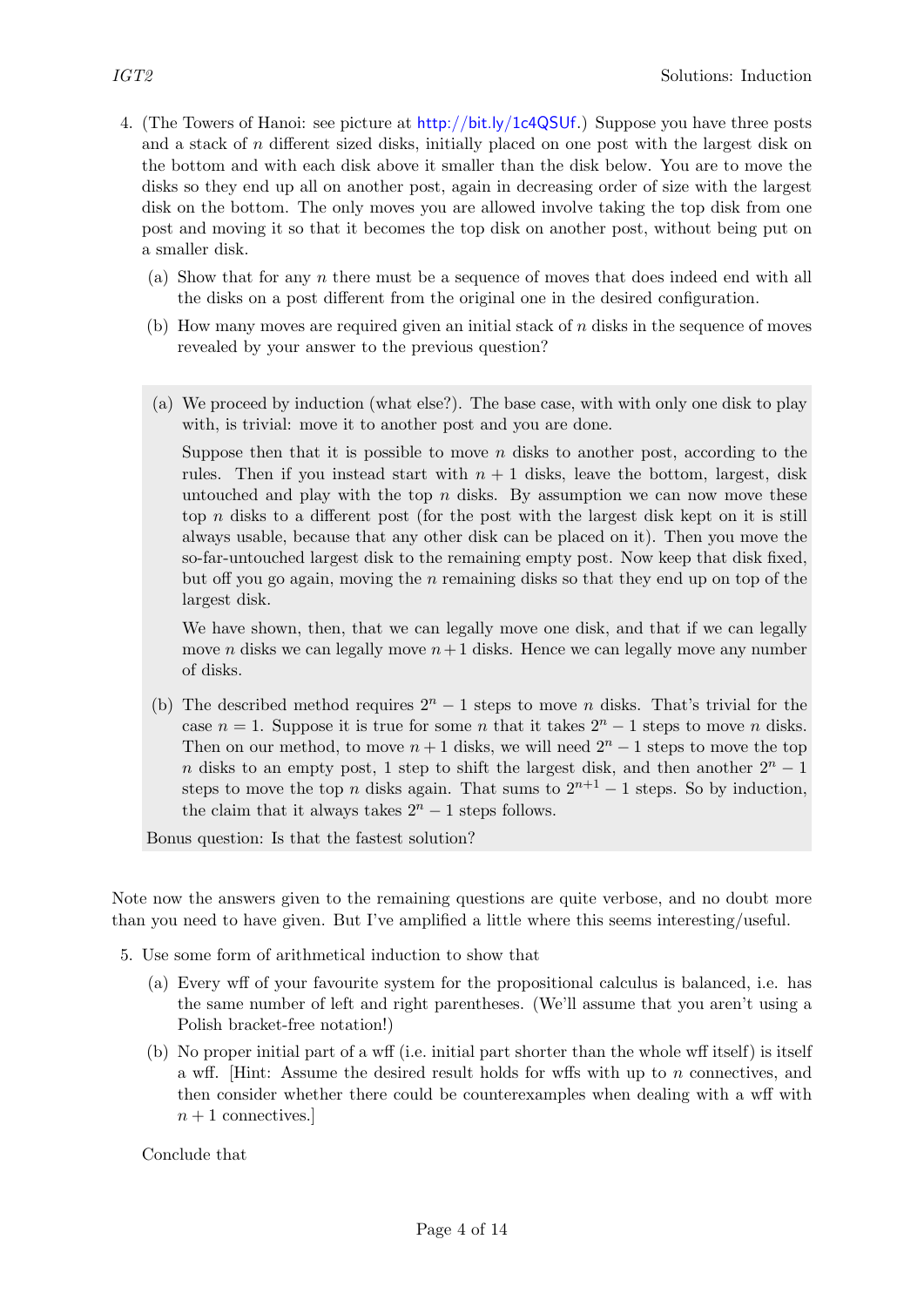- (c) Any non-atomic wff can be decomposed into a main connective and one or two subformulae in exactly one way.
- (a) Since we are being asked to use induction over numbers, we need some numbers to play with! Consider then the number of connectives in an expression.

So let  $\varphi(n)$  say that any wff with n connectives is balanced, i.e. has the same number of left and right connectives.

Then trivially, (i)  $\varphi(0)$  (since 0-connective wffs are atomic wffs which are bracket less).

Now suppose that for  $k \leq n$ ,  $\varphi(k)$  and consider now an arbitrary  $n + 1$ -connective wff A. There are two cases to consider. Either (i) A is of the form  $\neg A_1$  (or  $(\neg A_1)$  if negation introduces brackets in your preferred syntax), where  $A_1$  has n connectives. Or (ii) A is of the form  $(A_1 \circ A_2)$ , where  $\circ$  is a binary connective.

In case (i), since we have  $\varphi(n)$ , we know that  $A_1$  has balanced parentheses, and we have added none (or we have added a left and a right on the bracketed syntax for negation), it follows that  $\neg A_1$  is still balanced.

In case (ii), both  $A_1$  and  $A_2$ , having no more than n connectives, must both be balanced, by the assumption ( $\forall k \leq n$ ) $\varphi(k)$ . [NB here note that it is important that we using course-of-values induction, to cover all the possible cases for the number of connectives in  $A_1$  and  $A_2$ . Since  $A_1$  and  $A_2$  are both balanced, and we've added a left and a right bracket in forming  $(A_1 \circ A_2)$ , this too is balanced.

So either way, our  $n+1$ -connective wff A is balanced. Hence we have  $\varphi(n+1)$ .

So we've shown (ii)  $\forall n((\forall k \leq n)\varphi(k) \rightarrow \varphi(n+1))$ . Hence it follows by course-of-values induction that (iii)  $\forall n \varphi(n)$ .

(b) Again, we do an induction over the number of connectives in a wff. This time we'll write  $\varphi(n)$  if and only if no proper initial part of a wff with n connectives is itself a wff.

Then vacuously, (i)  $\varphi(0)$  (since 0-connective wffs are atomic wffs which have no proper initial parts).

Now suppose that for all  $k \leq n$ ,  $\varphi(k)$ . Consider now an arbitrary  $n + 1$ -connective wff A. There are various cases to consider.

Either (i) A has the form  $\neg A_1$  where  $A_1$  has n connectives (I'll leave it as a variant proof for you do the case if you like brackets with negation). Suppose for reductio that A has a proper initial part  $D$  which is a wff. Since it starts with a negation,  $D$ would have to be of the form  $\neg E$  where E is a wff. But then E would be a wff which is an initial part of  $A_1$  – but that's impossible by the induction hypothesis.

Or (ii) A has the form  $(A_1 \circ A_2)$ , where both  $A_1$  and  $A_2$  have no more than n connectives. Suppose for reductio that  $A$  has a proper initial part  $D$  which is a wff. Since it has an initial bracket, D must be of the form  $(B_1 * B_2)$  for some binary connective  $*$ , and where the wffs  $B_1$  and  $B_2$  again have no more than n connectives. By the induction hypothesis,  $B_1$  can't be a proper initial segment of  $A_1$  or vice versa. So they will have to be the same. So that implies that the remainder  $*B_2$ ) is a proper initial segment of  $\circ A_2$ ), which means the connectives must be the same, and then  $B_2$ ) is a proper initial segment of  $A_2$ ), which entails that the wff  $B_2$  is a proper initial segment of the wff  $A_2$  – but that's impossible by the induction hypothesis.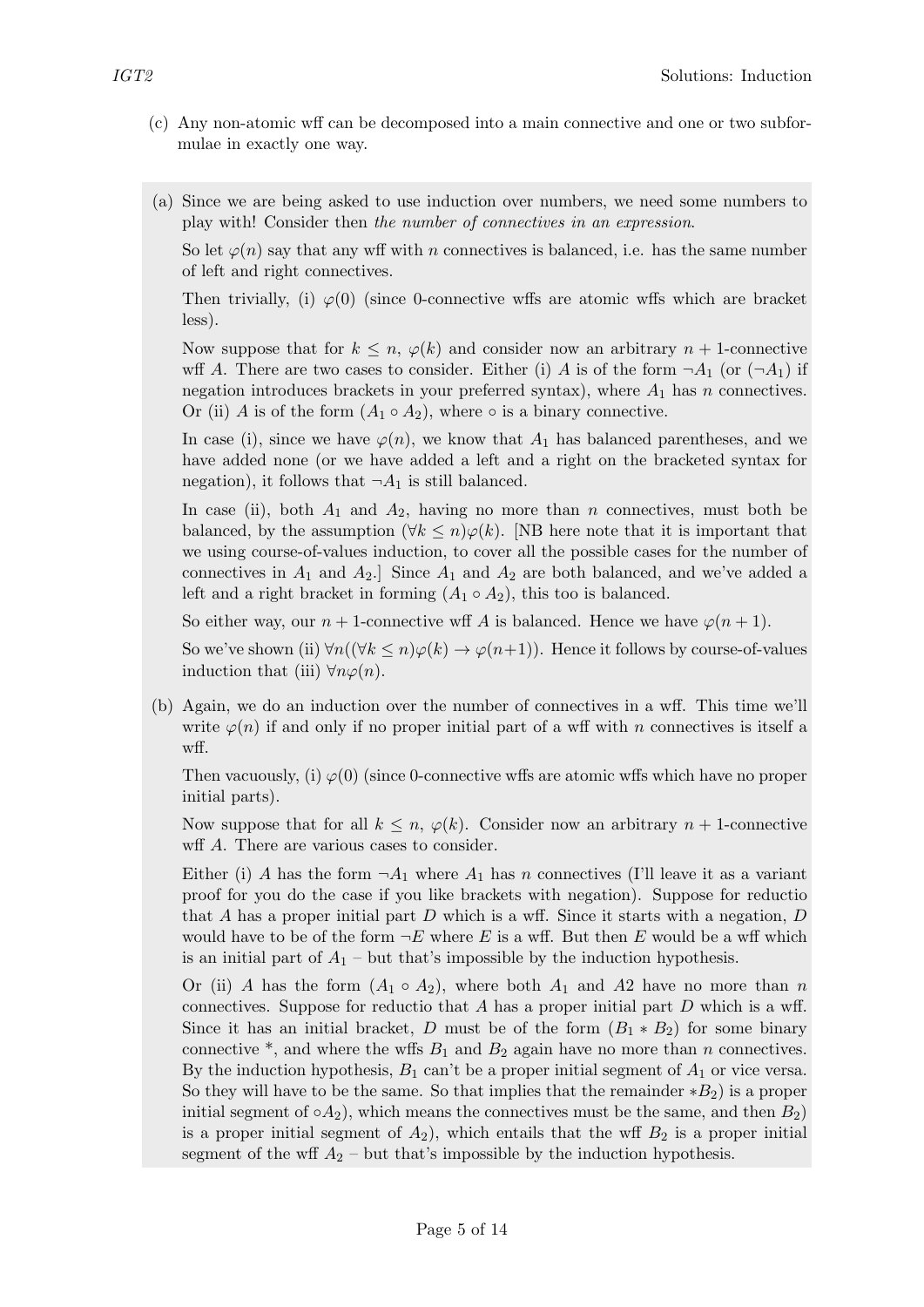Hence either way, it follows from our supposition  $k \leq n$ ,  $\varphi(k)$  that if A has  $n+1$ connectives, then it too has no wffs as proper initial parts. That is to say  $\varphi(n+1)$ holds.

So that gives us the induction principle (ii)  $\forall n((\forall k \leq n)\varphi(k) \rightarrow \varphi(n+1)).$  Hence it again follows by course-of-values induction that (iii)  $\forall n \varphi(n)$ .

(c) If A is a wff of the form  $\neg A_1$ , then we know that this initial negation is the main connective. No problem!

What if A has the form  $(A_1 \circ A_2)$ , for binary connective  $\circ$  and wffs  $A_1$  and  $A_2$ ? Could it also have the form  $(B_1 * B_2)$ , for a distinct binary connective  $*$  and other wffs  $B_1$ and  $B_2$ ? No. Being wffs neither of  $A_1$  and  $B_1$  can be proper initial parts of the other. So the strings  $(A_1 \text{ and } (B_1 \text{ must match exactly. Hence so must  $\circ A_2$ ) and  $*B_2$ ), which$ shows that the binary connective is fixed uniquely, and likewise that  $A_2 = B_2$ .

And then

- (d) Explain how arithmetical induction can be used to give a proof that your favourite deductive system for the classical propositional calculus is sound in the sense that any theorem is a tautology.
- (d) This sort of proof is particularly easy if we are dealing with an axiomatic proof-system. Indeed that's why books still often given an axiomatic system as their preferred style of formal logic: such systems may be horribly unnatural if we want to construct formalized deductions inside them, but it can be relatively easy to prove metalogical results about such systems from the outside.

(A) Suppose then that you have an axiomatic presentation of the propositional calculus (as in Mendelson's book or other texts). A logical proof is a linear sequence of wffs where each wff is either a logical axiom or follows from earlier wffs in the sequence by modus ponens, and a logical theorem is the last wff in such a proof sequence.

To prove that every theorem is a tautology is a simple proof by course-of-values induction on the length of the proof.

Define  $\varphi(n)$  to be true if and only if any theorem produced by a proof up to n wffs long is a tautology.

Then we have, vacuously,  $\varphi(0)$ . (Or if you prefer to start the induction at  $n = 1$ , note that a one-step proof has to be an axiom, and we just check that any axiom – i.e. any instance of an axiom-schema – is a tautology).

Now suppose that  $(\forall k \leq n) \varphi(k)$ , and consider proofs *n*-wffs long. The final wff C in such a proof Π must

- 1. be an axiom, and hence a tautology, or
- 2. follow from two earlier wffs A and  $(A \rightarrow C)$  by modus ponens. In this case, the earlier wffs are the last wffs in proofs consisting of two proper initial segments of  $\Pi$ . Each has its own proof nor more than n wffs long, and hence by our supposition each is a tautology. But if A and  $(A \rightarrow C)$  are tautologies, then C must be a tautology.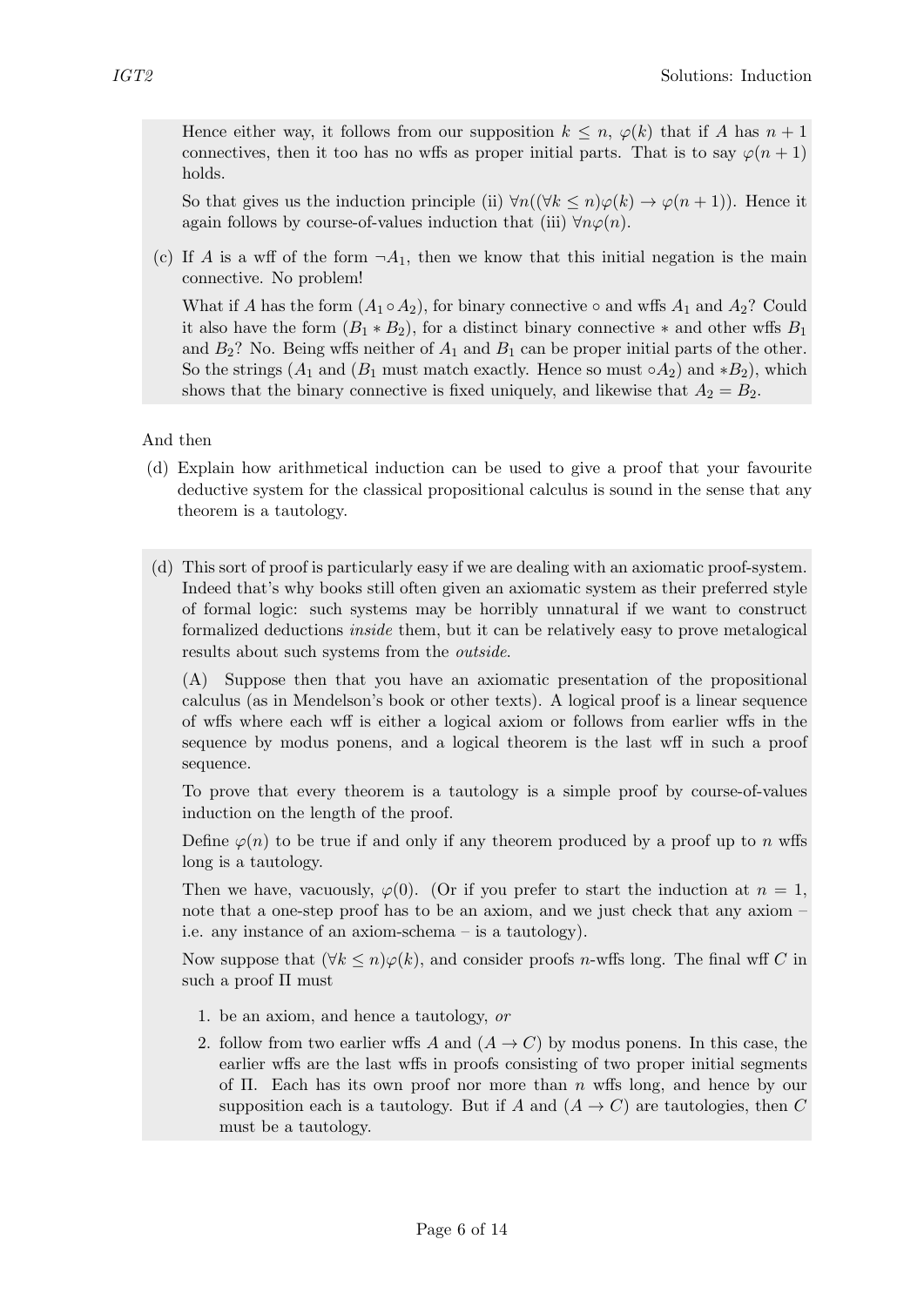So either way C is a tautology. Which shows that  $\varphi(n+1)$ . We can now use courseof-values induction to derive the required conclusion  $\forall n\varphi(n)$ .

(B) What if you are using a natural deduction system where you have temporary assumptions which are later discharged, and a theorem is at the root of a tree which has no remaining undischarged assumptions at the top of branches? Then the induction will have to be over e.g. the number of wffs in the tree which is a proof, and the relevant property to consider will be  $\varphi'(n)$  which holds when, for any properly constructed tree of  $n$  wffs, the root wff is true on all valuations which make all the undischarged assumptions true. Suppose this holds for all proof-trees with up to  $n$ wffs, then we can show that it holds for any tree with with  $n + 1$  wffs by considering the final various rules that could have been applied to derive the final wff.

For example, we can paste together two proofs which end respectively with  $A$  and  $B$ to get a proof of  $(A \wedge B)$  on their combined assumptions. And if the smaller proofs are such that, respectively,  $A$  and  $B$  are true on all valuations which make all the various undischarged assumptions true, then  $(A \wedge B)$  will also be true on those valuations. For another example, suppose we have a proof with  $n$  wffs from undischarged assumption A and other assumptions  $B_i$  to conclusion C, then by cancelling through assumption A and adding one line at the foot of the tree we can form the proof with  $n + 1$  wffs from just the assumptions  $B_i$  to conclusion  $(A \to C)$ . And again if the former proof is such that the root wff C is true on all valuations which make A and all the  $B_i$  true, then evidently the new longer proof is such that the root wff  $(A \rightarrow C)$  is true on all valuations which make all the  $B_i$  true.

Going through all the natural deduction rules for proof building like this, we can show in the end that if  $(\forall k \leq n)\varphi'(k)$  then  $\varphi(n+1)$ . Course-of-values induction then yields the required conclusion  $\forall n\varphi'(n)$ , and then applying this to cases where there are no undischarged assumptions gives us our target result.

- 6. The Least Number Principle says, informally, that if some number has a given numerical property, then there is a least number with that property.
	- (a) Show that the simple induction principle implies and is implied by the Least Number Principle.
	- (b) How does the Least Number Principle relate to the principle that any non-empty set of natural numbers has a smallest element?
	- (a) The Least Number Principle says that, whatever property  $\varphi$  expresses, if  $\exists n \varphi(n)$  then  $\exists n \{ \varphi(n) \wedge (\forall k < n) \neg \varphi(n) \}.$

Contrapose, and we get: if  $\neg \exists n \{\varphi(n) \land (\forall k < n) \neg \varphi(n)\}\$  then  $\neg \exists n \varphi(n)$ . Which is equivalent to if  $\forall n \{ (\forall k < n) \neg \varphi(n) \rightarrow \neg \varphi(n) \}$  then  $\forall n \neg \varphi(n)$ . But that's just a version of course-of-values induction. Therefore the Least Number Principle (applied to the particular wff  $\varphi$ ) is just course-of-values induction (applied to the corresponding  $\neg \varphi$ ). So the two general principles are equivalent. But we already know that the courseof-values induction principle implies and is implied by the simple induction. So the Least Number Principle is also equivalent to simple induction.

(b) If we assume that (i) for every numerical property there is a corresponding set (the set of natural numbers which have that property, i.e. the extension of the property) and (ii) for every set of natural numbers there is a corresponding numerical property (the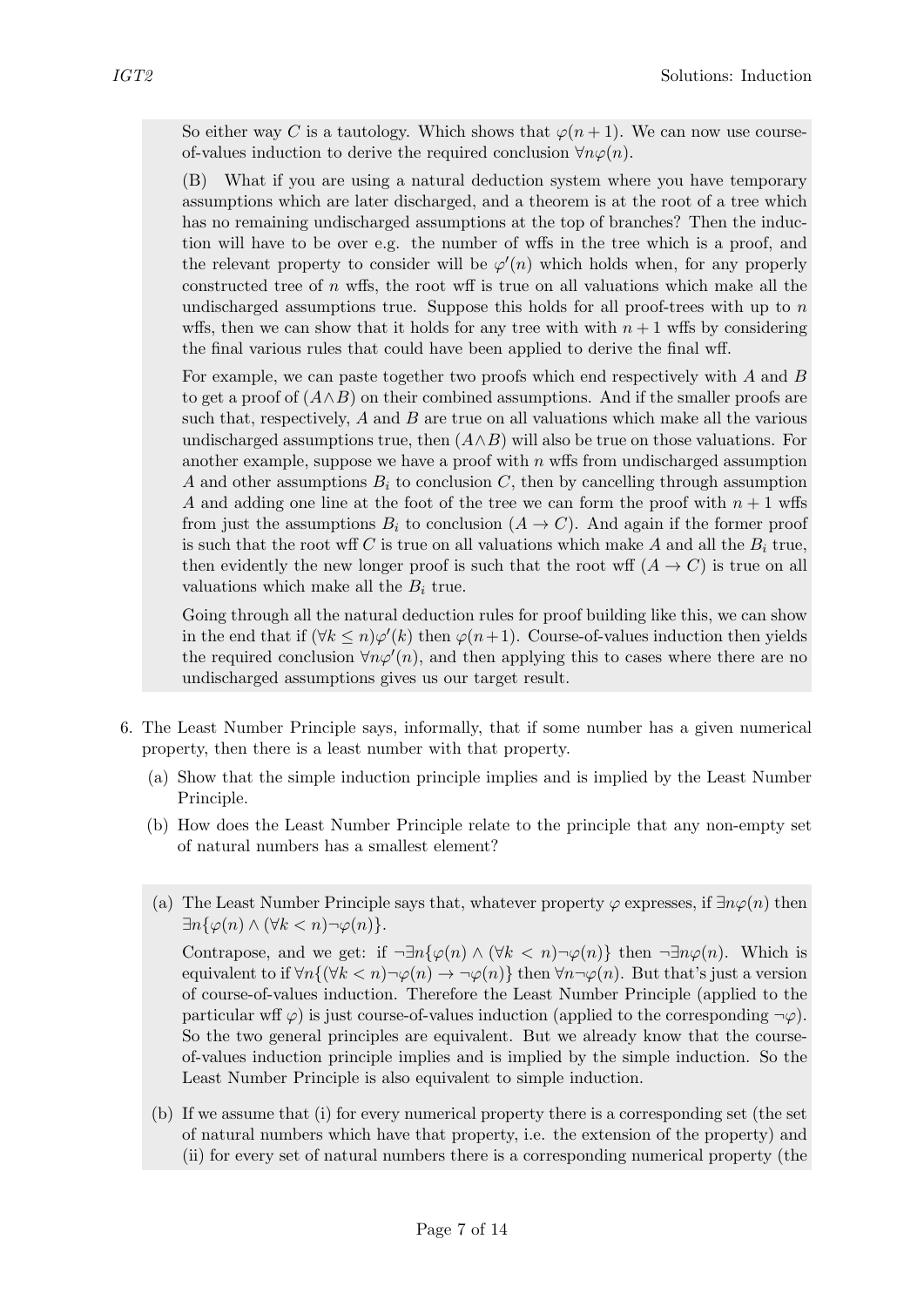property of being a number in that set), then the Least Number Principle as we first stated it without mentioning sets is equivalent to a version which does mention sets, i.e. the principle that any non-empty set of natural numbers has a smallest element.

Now – assuming we believe in sets at all! – (i) is uncontentious. But we might pause over (ii), the idea that any arbitrary set of numbers, however wild and impossible to specify in finite terms, corresponds to a genuine numerical property: see  $IGT2$ , p. 207 for more.

- 7. Say that m is fess than n if and only if either (i) m is even and n is odd or (ii) m and n have the same parity (both are even or both are odd).
	- (a) How far along the sequence of numbers ordered by fess-than does the number 5 come?
	- (b) Formulate and prove a Feast Number Principle.
	- (c) How would we formulate a corresponding induction principle? Explain informally why the principle is sound. [Hint: Think of course-of-values induction.]
	- (a) Here are the natural numbers, re-sequenced by the fess relation. We get the evens in their usual order before the odds in their usual order:

$$
0, 2, 4, 6, \ldots, 1, 3, 5, 7, \ldots
$$

If we use ' $\Box'$  to symbolize the order-relation here, then  $m \Box n$  just in case m is even and n is odd or else m and n have the same parity and  $m < n$ .

If we march through the naturals in their new  $\sqsubset$ -ordering, checking off the first one, the second one, the third one, etc., where does the number 5 come in the order? Plainly, we cannot reach it in any finite number of steps: it comes, in a word, transfinitely far along the  $\sqsubset$ -sequence.

So if we want a position-counting number (officially, an ordinal number) to indicate how far along the sequence the number 5 is located, we will need a transfinite ordinal. We will have to say something like this: We need to march through all the even numbers, which here occupy positions arranged exactly like all the natural numbers in their natural order (why?); and then we have to go on another 3 steps. Let's use  $\omega'$  to indicate the length of the sequence of natural numbers in their natural order, and we'll call a sequence with that length an  $\omega$ -sequence. To indicate how far along the re-sequenced numbers we find the number 5, it is then tempting to say that it occurs at ' $\omega + 3'$ -th place.

And what about the whole sequence of re-ordered numbers? How long is it? How might we count off the steps along it, starting 'first, second, third,  $\dots$ '? We must again march along as many steps as there are natural numbers in order to treck through the evens, and then – pausing only to draw breath – we have to march on through the odds, again going through positions arranged like all the natural numbers in their natural ordering. So, we have two  $\omega$ -sequences, put end to end. It is tempting to say that the positions in the whole sequence are tallied by a transfinite ordinal we can indicate by ' $\omega + \omega'$ .

Cantor's theory of transfinite ordinals shows that these initial tempting thoughts can be made good, and we can indeed develop a lovely theory of orderings and the ordinals which measure their length.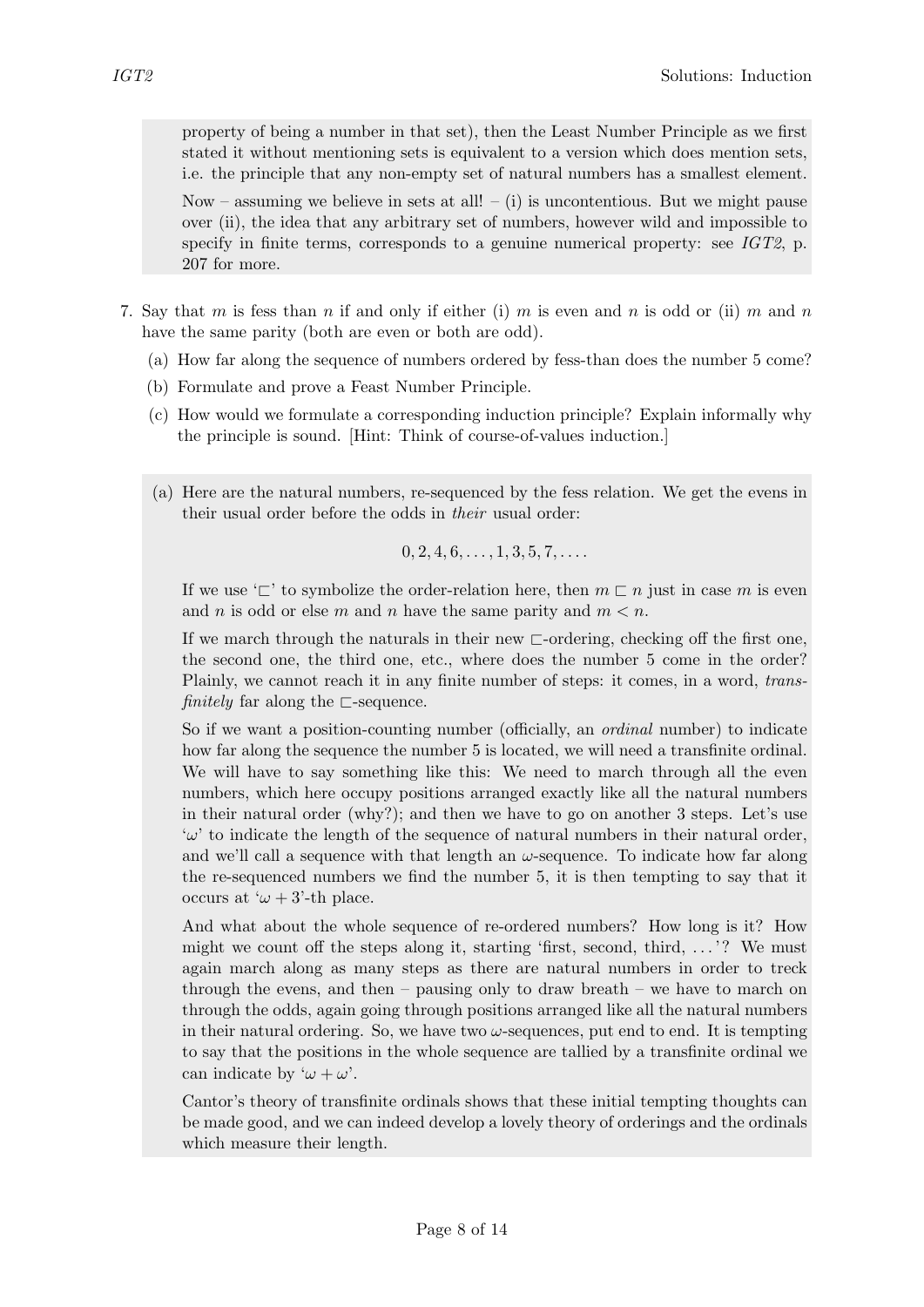- (b) If some number has a given numerical property  $P$ , then there is a feast number with that property – i.e. an earliest number in the  $\Box$ -sequence. Why? Consider cases. Suppose some number with property  $P$  is even. Then by the Least Number Principle, there will be a least number which is even-and-P, and this number must come earlier in the  $\sqsubset$ -sequence than any other number which is P. Suppose no number with property  $P$  is even, but some odd number is  $P$ . Then by the Least Number Principle, there will be a least number which is odd-and-P, and this number must come earlier in the  $\Box$ -sequence than any other number which is P. Either way, there is a feast number which is P.
- (c) Here's one version of the principle of course-of-values induction again:

1. from  $\forall n((\forall m < n)Fm \rightarrow Fn)$ , we can infer  $\forall nFn$ ,

given that the quantifiers run over natural numbers,  $\lt$  is the standard ordering over the numbers, and  $F$  stands in for some numerical property. Now, similarly, we can state a new principle of induction:

2. from  $\forall n((\forall m\sqsubset n)Fm \rightarrow Fn)$ , we can infer  $\forall nFn$ ,

Here, the quantifiers run over the naturals again and  $\sqsubset$  is the evens-before-odds 'fess' ordering.

Now, (ii) is said to be a principle of *transfinite induction* – the induction is over objects ordered in a sequence that gets tallied by a transfinite ordinal. Yet, for all that, we can give an entirely plodding informal justification for (ii):

Assume  $\forall n((\forall m \sqsubset n)Fm \rightarrow Fn)$ . Then we have  $(\forall m \sqsubset 0)Fm \rightarrow F0$  and, since nothing  $\Box$ -precedes 0 (so the conditional's antecedent is vacuously true), we therefore have F0. We next have  $(\forall m \in 2)$ Fm  $\rightarrow$  F2, and since 0 (the only  $\Box$ -predecessor of 2) satisfies F, it follows that F2. Next  $(\forall m \sqsubset 4) Fm \rightarrow F4$ , and since 0 and 2 (the only  $\sqsubset$ -predecessors of 4) satisfy  $F$ , it follows that  $F4$ . And so on, through all the evens. But then we have  $(\forall m \sqsubset 1)$ Fm  $\rightarrow$  F1 and since every  $\sqsubset$ -predecessor of 1, i.e. every even number, indeed satisfies  $F$ , it follows that  $F1$ . Which shows that  $(\forall m \in \mathcal{B})$  Fm, and off we go again, now through all the odds. Hence any number, even or odd, satisfies F.

Note that this informal justification for (ii), a principle of transfinite induction along an ordering of length  $\omega + \omega$ , just involves a pair of ordinary inductions, one after the other – the first to show that  $\forall m F(m)$  for even m, the second to show that the same holds for the odds. So there is evidently nothing scary going on here.

Reality check: We've shown we can do course-of-values induction over the fess-than ordering. Why can't we do an analogue of ordinary simple induction?

- 8. Start with two new definitions:
	- 1. Let's say that the relation  $R$  defined over the objects  $X$  is well-founded just in case for any non-empty collection of objects  $D \subseteq X$ , then there is at least one R-minimal object a among D, i.e. an object a such that  $\forall x (x \in D \rightarrow \neg Rxa)$ .
	- 2. Let's say that you can do *w-induction* on the relation  $R$  defined over the objects X just in case you can infer  $\forall z\varphi(z)$  from  $\forall x(\forall y(Ryx \rightarrow \varphi(y)) \rightarrow \varphi(x))$ , where the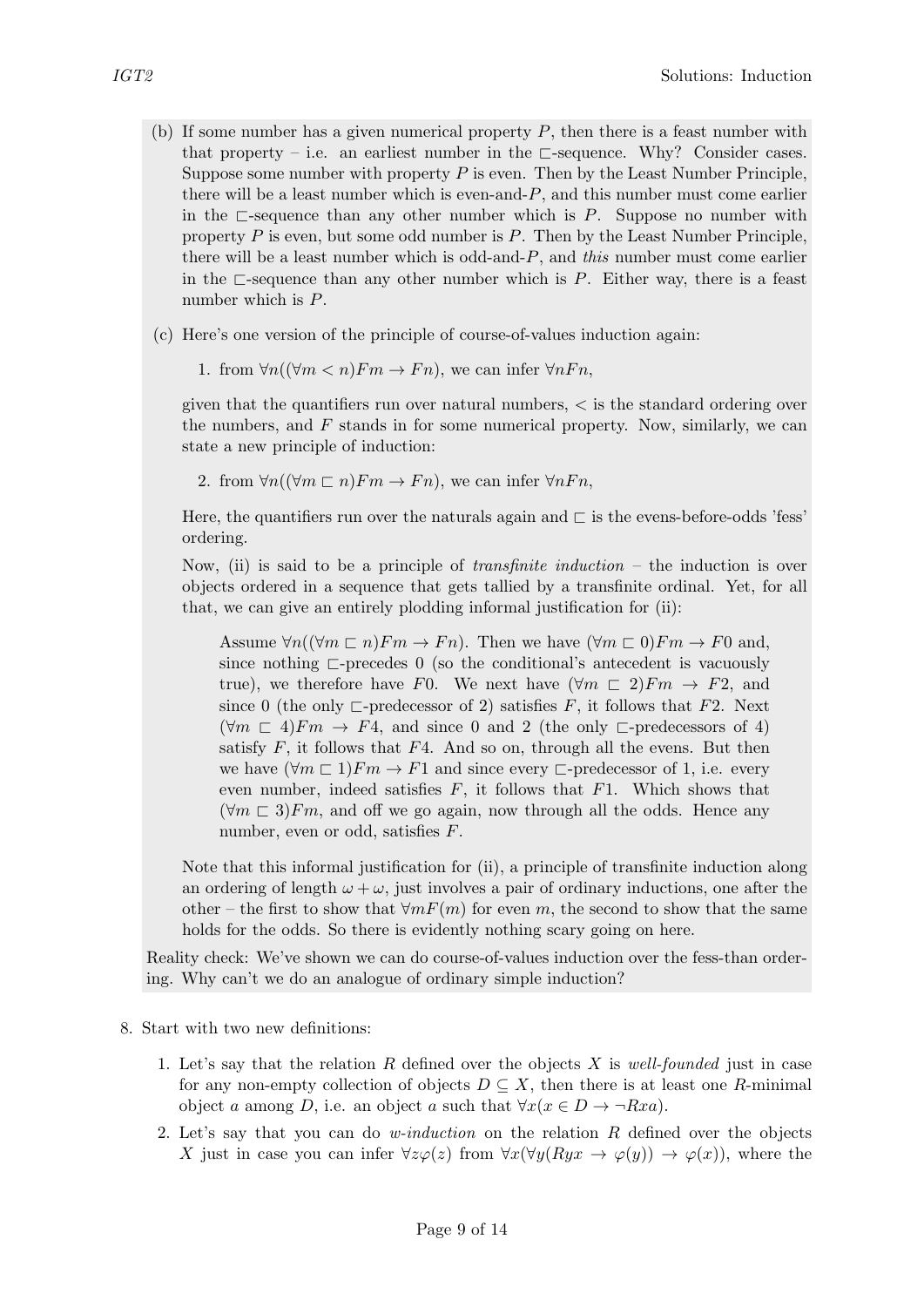quantifications again are over the objects X. [That is, you can infer everything is  $\varphi$ from the premiss that if x's R-predecessors are all  $\varphi$  then so is x.

Five problems:

- (a) Give non-trivial examples of well-founded relations over three different kinds of objects.
- (a) Here's a small selection of cases, showing some options . . .
	- 1. We've just shown that 'fess' relation on the natural numbers is well-founded.
	- 2. Or take the  $\prec$  order on the naturals where  $m \prec n$  when  $m \neq n$  and m is a factor of n. [Note in the set of numbers  $D = \{2, 3, 4, 9, 12\}$  both 2 and 3 are  $\prec$ -minimal in D. Being well-founded doesn't require there to be a unique minimal element in each relevant set.]
	- 3. Take ordered pairs of numbers  $\langle m, n \rangle$  for  $n > 0$ . Then if we define  $\langle m, n \rangle \prec$  $\langle m', n' \rangle$  iff  $m/n < m'/n'$ ,  $\prec$  is not a well-founded relation (why not?). But if we put  $\langle m, n \rangle \sqsubset \langle m', n' \rangle$  is either  $m < m'$  or  $m = m' \wedge n < n'$ , then  $\square$  is a well-founded relation over the pairs (why?).
	- 4. Take the set of wffs of the propositional calculus, and consider the relation R such that  $Rw_1w_2$  holds when the wff  $w_1$  is a subformula of  $w_2$ .
	- 5. Assuming you accept the axiom of foundation, take a collection of sets X and consider the relation  $\in$ .
- (b) How does w-induction compare with course-of-values induction over the natural numbers N?
- (c) How does the claim that  $\lt$  is well-founded over  $\mathbb N$  compare with the Least Number Principle?
- (d) Show that if the relation R defined over X is well-founded then we can do w-induction on the relation R. [Hint: prove the contrapositive.]
- (e) Show that if we can do w-induction on the relation R defined over the objects X, then R must be well-founded. [Hint: obviously you need to use induction – do the induction on the property an object x has if every  $D \subseteq X$  which contains x has an R-mininal element.]

Because we have (d) and (e), what we have temporarily called w-induction is usually called well-founded induction

- (b) Ordinary course-of values induction is of course just an application of well-founded induction over  $\mathbb N$  with respect to the order  $\lt$ .
- $(c)$  The Last Number Principle adds something to the claim that  $\lt$  is well-founded over  $\mathbb{N}$  – for the former says not just that, given any numbers  $D \subset \mathbb{N}$ , at least one has no predecessors in  $D$ , but also that all the other members of  $D$  are greater than it.

Suppose the relation R defined over the objects X is not only well-founded but *linear*, in the sense that for any  $x, y \in X$ , then  $Rxy \vee x = y \vee Ryx$ . Then if a and b are both R-minimal in D, we can't have Rab or Rba; so  $a = b$ ; moreover, for any other object c in D, Rac. It is because  $\lt$  is linear in addition to being well-founded that the full Least Number Principle holds.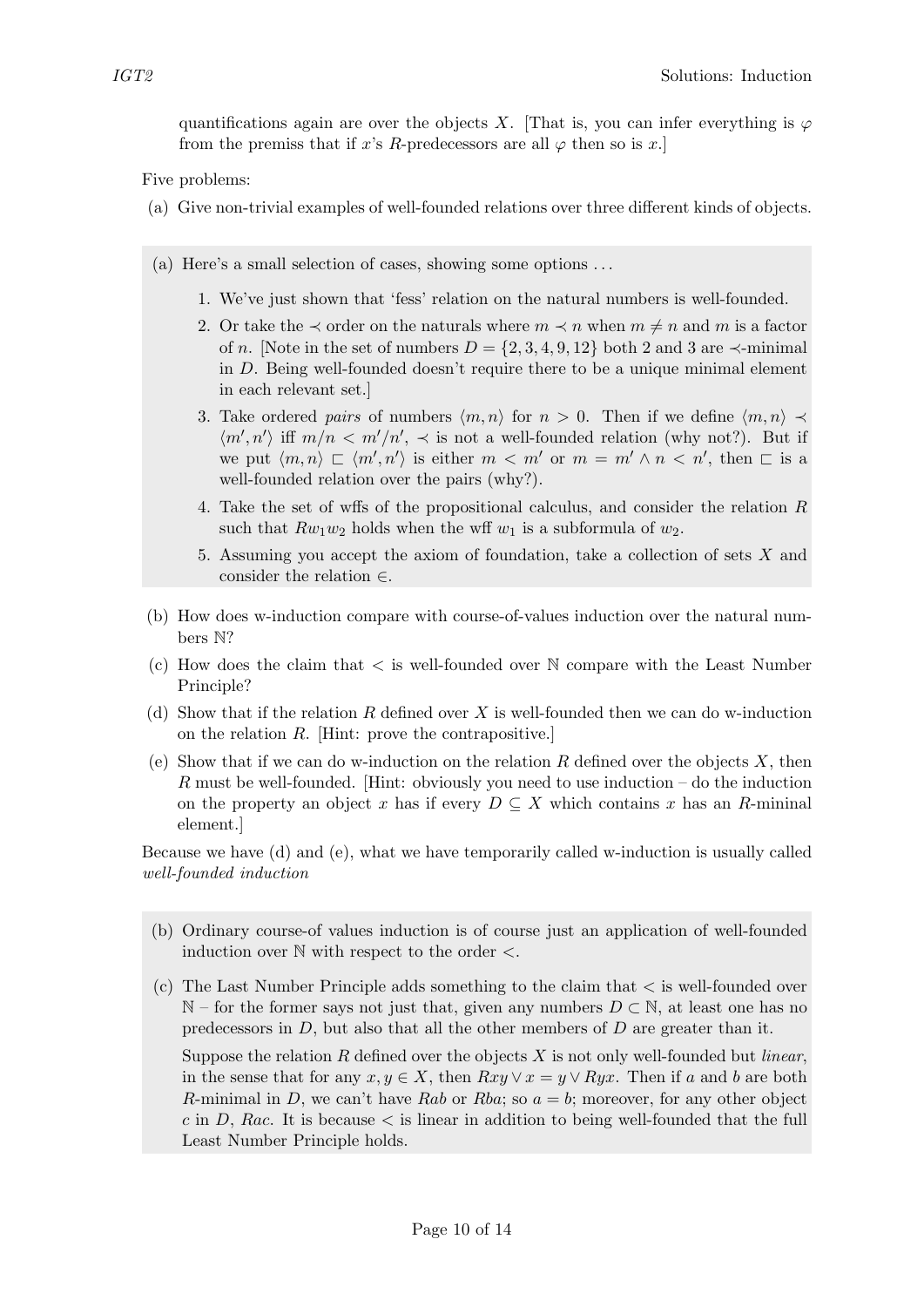(d) Suppose w-induction is not reliable for relation R. That is to say, for some  $\varphi$ , we can have the premiss  $\forall x(\forall y(Ryx \rightarrow \varphi(y)) \rightarrow \varphi(x))$  even though the corresponding  $\forall z \varphi(z)$  is not true. So there's an object, call it a which such that  $\neg \varphi(a)$ . Given the general premiss, it follows, by elementary logic, that  $\exists y (Rya \land \neg \varphi(y))$ . So we have another object, call it b which such that  $\neg \varphi(b)$ , and Rba. Given the general premiss, it follows, by elementary logic, that  $\exists y(Ryb \land \neg \varphi(y))$ . So we have another object, call it c which such that  $\neg \varphi(c)$ , and Rcb. And so it goes ... Put  $D = \{a, b, c, \ldots\}$ . No object among  $D$  is  $R$ -minimal – the downward  $R$ -chain goes on for ever. So  $R$  is not well-founded.

Contraposing, if  $R$  is well-founded over the objects  $X$ , then we can do w-induction on R.

(e) Suppose we can do w-induction on the relation R.

Now let's say that  $x \in X$  is good if at least every  $D \subseteq X$  which contains x has an R-minimal element. – the idea, then, is is that the mere presence of a good x among D rather magically ensures that there is an  $R$ -minimal object among  $D$ . Can there be good objects in this sense? We'll use w-induction to show that all objects are good!

So, suppose all the R-predecessors of  $x$ , if any, are good. Then take any collection of objects D containing x. Either x is already an R-minimal object among  $D$ ; or it has an  $R$ -predecessor in  $D$ , and since that predecessor is good, that ensures that there is an R-minimal object among D. So we have  $\forall x (\forall y (Rux \rightarrow good(y)) \rightarrow good(x)).$ Hence be induction,  $\forall x \text{ good}(x)$ .

But now take any non-empty collection of objects  $D \subseteq X$ . It must contain at least one object x. But x will be good. So  $D$  will have an an R-minimal element. So  $R$  is well-founded on  $X$ , as was to be proved.

- 9. Two more definitions.
	- 1. An inductive datatype (a.k.a. a recursive datatype) is defined in terms of some objects G, the generators, and some functions or operators  $O$ , the constructors, which map an object or objects as input to an object as output. The inductive datatype is then the smallest set (by set-inclusion of course) containing G and closed under the constructors – i.e. if it contains some given objects, then it also contains the results of applying a constructor in O to those objects.
	- 2. We can do *s-induction* over a set D with respect to generators G (where  $G \subseteq D$ ) and constructors  $O$  if and only if, from the premisses (i) that any object in  $G$  has property P and (ii) that the constructors preserve property P (i.e applied to things with  $P$ , a constructor yields something which also has  $P$ ), we can infer (iii) that everything in D has P.

Five problems:

- (a) Show how (1) the natural numbers, (2) the wffs of the propositional calculus, (3) proofs in an axiomatic system of propositional logic, can be regarded as inductive datatypes.
- (a) 1. The (set of) natural numbers: generator 0; constructor the successor function.
	- 2. The wffs of the propositional calculus: generators the atomic wffs; constructors, prefixing a negation sign and putting a binary connective between two wffs and surrounding with parentheses.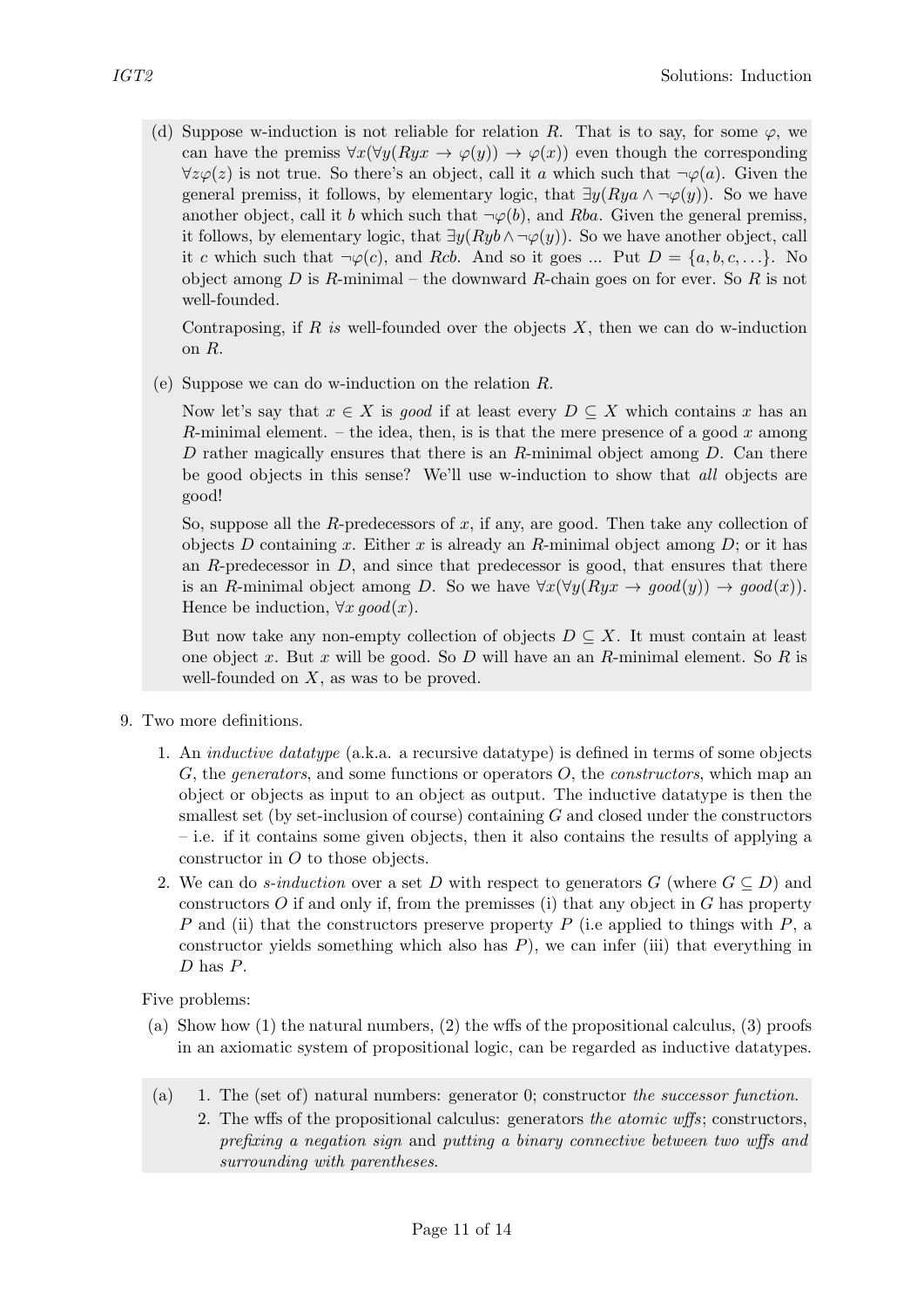- 3. The proofs in an axiomatic system of propositional logic: generator the empty proof (the proof zero wffs long!); constructors appending an axiom and appending a wff which follows by modus ponens from wffs already in the proof.
- (b) Show that if  $D$  is an inductive datatype, then we can indeed do s-induction over  $D$ with respect to its generators and constructors.
- (c) Show conversely, show that if can do s-induction over D with respect to certain generators and constructors, then D is an inductive datatype.
- (d) Use s-induction rather than arithmetical induction to show that every wff of your favourite system of propositional calculus is balanced, i.e. has the same number of left and right parentheses.
- (e) Outline a proof using s-induction rather than arithmetical induction to show that every theorem of your favourite system of propositional calculus is a tautology.

Note, what we have temporarily called s-induction is usually called *structural induction*.

- (b) Consider the set  $D_P \subseteq D$  of elements of the datatype which have property P. Suppose, as the premisses for an s-induction, that (i)  $D<sub>P</sub>$  contains the generators, and that (ii)  $D_P$  is closed under the constructors. Then, by definition of D, it is included in this set, i.e.  $D \subseteq D_P$ . So  $D_P$  is in fact the whole of  $D$  – hence every object in D has property P.
- (c) Suppose we can do s-induction over D with respect to generators  $G$  and constructors O. Take the property  $P$  to be the property of belonging to every every set which contains the generators and is closed under the constructors.

Then obviously (i) every generator has property P.

Now, suppose f is an *n*-place constructor belong to O, and  $o_1, o_2, \ldots, o_n$  belong to D and have property P. Then if  $\Sigma$  is a set which contains the generators and is closed under the constructors,  $f \circ_1 \circ_2, \ldots \circ_n$  belongs to  $\Sigma$ . But  $\Sigma$  is arbitrary, so  $f \circ_1 \circ_2, \ldots \circ_n$ belongs to any set which contains the generators and is closed under the constructors. That is to say  $f \circ a_1 \circ \ldots \circ a_n$  has property  $P$  – so the constructor f preserves property P. But f was arbitrary, so (ii) all the constructors preserve property P.

Given (i) and (ii), then s-induction tells us that everything in  $D$  has property  $P$ , which makes  $D$  an inductive datatype with generators  $G$  and constructors  $O$ .

- (d) Think of the wffs as forming an inductive datatype with generators the atomic wffs; constructors, prefixing a negation sign and putting a binary connective between two wffs and surrounding with parentheses. Then the generators have the property of being balanced wffs, and the constructors preserve balance. So s-induction immediately gives the desired result.
- (e) Take the case of axiomatic proofs. Think of the proofs as forming an inductive datatype with generator the empty proof and constructors *appending an axiom* and appending a wff which follows by modus ponens from wffs already in the proof. Then the generators vacuously has the property of having a final wff which is a tautology, and the constructors preserve that property as we in effect noted in an earlier answer. So s-induction immediately gives the desired result.

If you want to think in terms of natural deduction proofs, then the constructors of datatype you need to consider are rather more complicated. The last part of the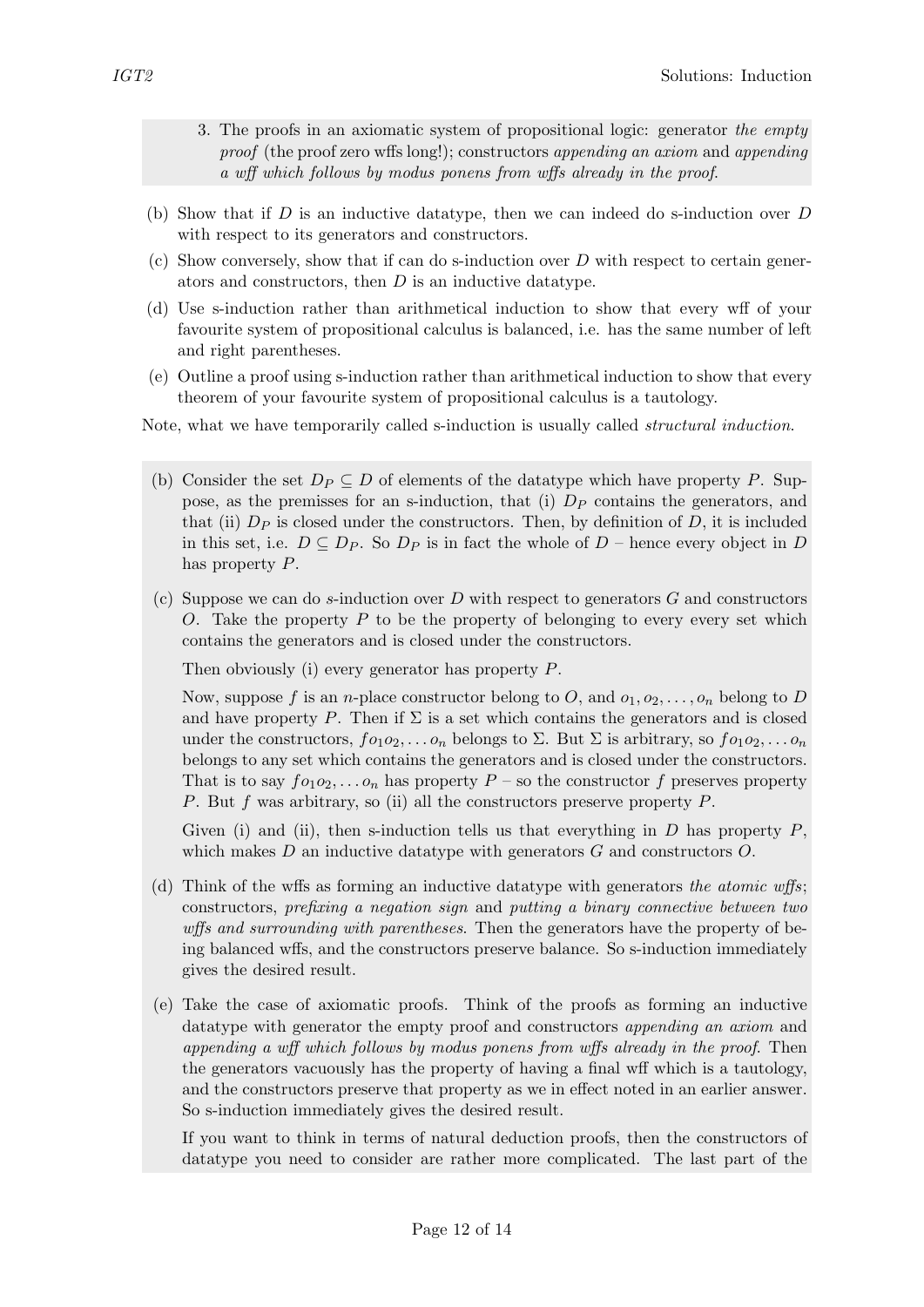answer to Question 5 above indicates the sort of constructors you'll need to consider (e.g. pasting two proofs and adding a final conjunctive line, discharging an assumption and adding a final conditional line, etc.).

10. Given a relation R, suppose that  $R^*ab$  holds just when either Rab or  $\exists x_1(Rax_1 \wedge Rx_1b)$ or  $\exists x_1 \exists x_2 (Rax_1 \wedge Rx_1x_2 \wedge Rx_2b)$  or  $\exists x_1 \exists x_2 \exists x_3 (Rax_1 \wedge Rx_1x_2 \wedge Rx_2x_3 \wedge Rx_3b)$  or .... In other words,  $R^*ab$  if there is a (finite) chain of R-related objects linking a to b.

Suppose, for example, that Rab says that a is a parent of b. Then the corresponding  $R^*ab$ holds when a is an ancestor of b. For this reason,  $R^*$  is said to be the ancestral of R.

The R-posterity of a is the set of objects x such that  $R^*ax$ .

A property P is R-hereditary if, an object x has P and Rxy, then y has P.

The Fregean ancestral of R is the relation  $R^+$  defined as follows:  $R^+ab$  if and only if b has every R-hereditary property had by every x such that  $Rax$ .

- (a) Express the definition of the Fregean ancestral of R more formally.
- (b) Show that  $R^*ab$  if and only if  $R^+ab$ .
- (c) Reality check: why isn't the Fregean definition more simply that  $R^+ab$  if and only if b has every R-hereditary property had by  $a$ ?
- (d) Frege and Russell/Whitehead in effect define the natural numbers as 0 plus its Sposterity (meaning posterity with respect to the successor relation  $S$  such that  $Sxy$  iff  $y$  is the immediate successor of x). Show it follows from this definition that arithmetical induction is a sound principle.
- (e) How might we generalize this idea of induction over the posterity of a relation? Compare with our definitions of w-induction and s-induction.
- (a) We need to generalize over properties. We can do this directly, using second-order quantification, to get

$$
\forall F\{(\text{Her}_R(F) \land \forall x(Rax \to Fx)) \to Fb\}
$$

where Her<sub>R</sub>(F), expressing that F is R-hereditary, abbreviates  $\forall x \forall y ((Fx \land Rxy) \rightarrow$  $F_y$ ). This, notation apart, was Frege's definition.

Or, if for one reason or another you are unhappy generalizing over properties by using second-order quantification into predicate position, we could use first-order quantification over sets (i.e. over property-extensions):

$$
\forall X \{ (\text{Her}_R(F) \land \forall x (Rax \to x \in X)) \to b \in X \}
$$

where now, in terms of sets,  $\text{Her}_R(X)$  abbreviates  $\forall x \forall y ((x \in X \land Rxy) \rightarrow y \in X)$ .

(b) Suppose  $R^*ab$ . Then for some *n* there is a chain of objects  $x_1, x_2, \ldots, x_n$  such that  $Rax_1, Rx_1x_2, Rx_2x_3, \ldots, Rx_nb.$  Take an arbitrary R-hereditary property had by  $x_1$ . It is passed down the R-chain to b. Which implies  $R^+ab$ .

Now consider the property P that y has if there is a chain of objects  $x_1, x_2, \ldots, x_n$ such that  $Rax_1, Rx_1x_2, Rx_2x_3, ..., Rx_ny$ . Plainly this property is R-hereditary (if  $Py$  and  $Ryz$ , then we just need to append one element to the R-chain of objects witnessing that y has property P to get a chain witnessing that z has  $P$ ). And even more trivially, this property is had by any x such that Rax. Hence if  $R^+ab$ , then b has property P. Which is just to say  $R^*ab$ .